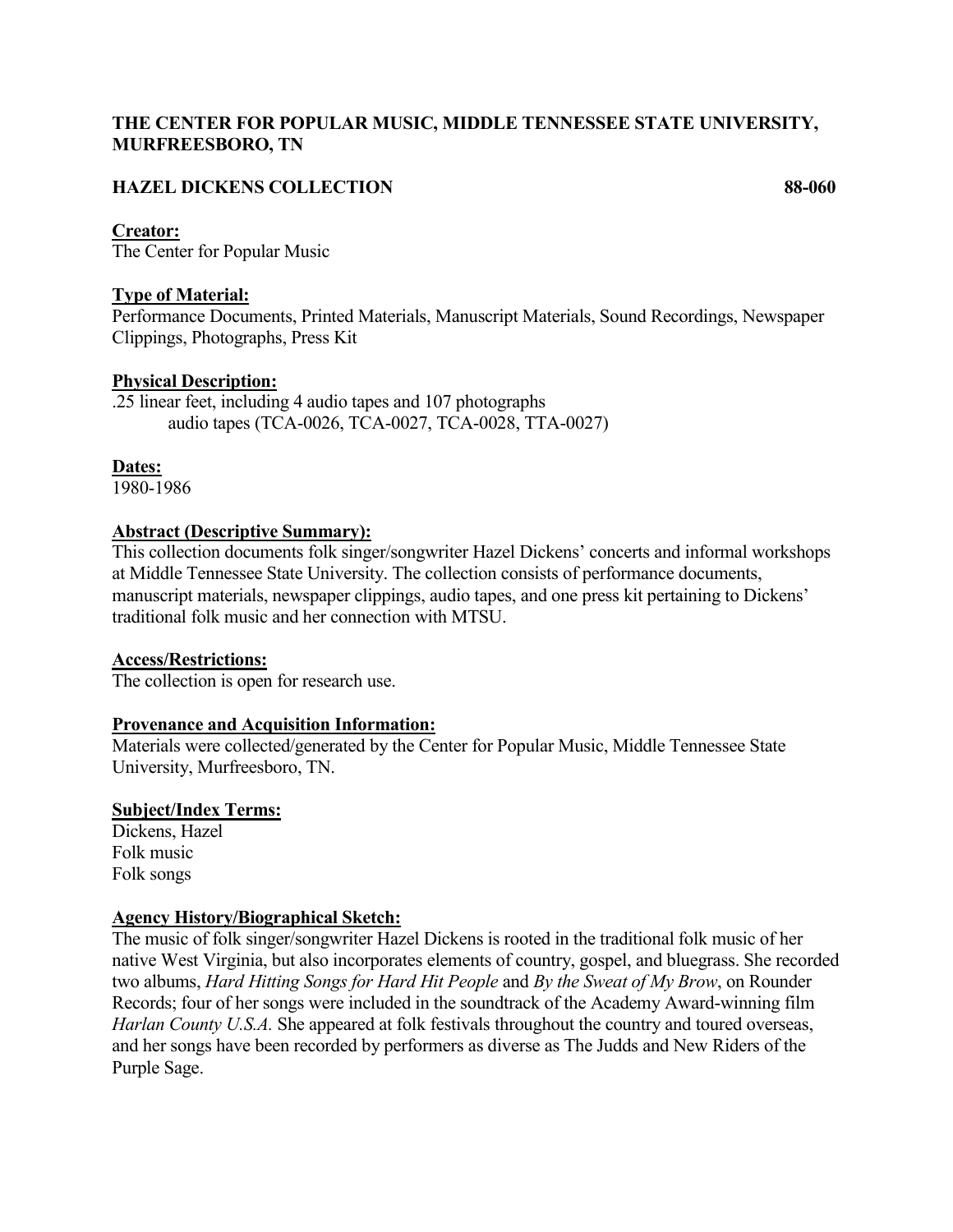### **Scope and Content:**

Hazel Dickens made two appearances at Middle Tennessee State University in November 1986. She led an informal workshop on November 6, 1986, entitled "It's Hard to Tell the Singer from the Song: Conversations with Hazel Dickens," moderated by folklorists Patricia Hall and Charlie Seeman; on November 7, 1986, she appeared in concert backed by an acoustic band that included Blaine Sprouse, John Hedgecoth, Tommy Goldsmith, Roy Huskey, Jr., and Jerry Douglas.

This collection consists primarily of materials documenting these events, including a poster, advertisements, press releases, articles, and other printed materials; an analog audio cassette (TCA-0026) of the workshop; a digital audio cassette (TCD-0027) and analog reel to reel tape (TTA-0027) of the concert; and 107 black and white contact prints of the workshop and concert taken by Mark Hay of MTSU Photographic Services and Paul Wells, then-director of the Center for Popular Music.

Also included are an analog audio cassette (TCA-0028) of a radio program, "A Visit with Hazel Dickens," by Randy O'Brien, WMOT, which won an award from the Tennessee Association of Press Broadcasters; newspaper articles about reviews of records and performances by her; excerpts of an interview with Dickens; and a Dickens press kit from Rounder Records.

## **Collection Contents (Folder/Box List):**

Folder 1 Biographical Folder 2 MTSU Workshop

## **Materials Cataloged Separately:**

Audio tapes (TCA-0026, TCA-0027, TCA-0028, TTA-0027) Photographs from the Manuscript collection cataloged under "Photographs" in the InMagic database.

# **Arrangement:**

Unless otherwise noted, the arrangement scheme for the collection was imposed during processing in the absence of a usable original order.

# **Location:**

Audio tapes are filed by tape number with other audio visual archival materials. Manuscripts are filed by accession number with other manuscript materials. The photographs are filed in the photographic file (CPM-PR-00093), and the Rounder press kit is filed in the biographical vertical file.

Original photographs or a cross-reference copy are housed in the Iconographic boxes in the stacks. Original images linked by provenance with a manuscript collection remain with their respective collection in the manuscript section, but with a cross-reference in the Iconographic files. Oversized photographs are identified by "ov" and may be found in the oversize boxes or oversize metal cabinet in stacks.

# **Related Materials:**

While at Middle Tennessee State University, Ms. Dickens was interviewed by Don Cusic for his series "The Music Biz"; this interview is part of manuscript group 88-059, *THE MUSIC BIZ.*